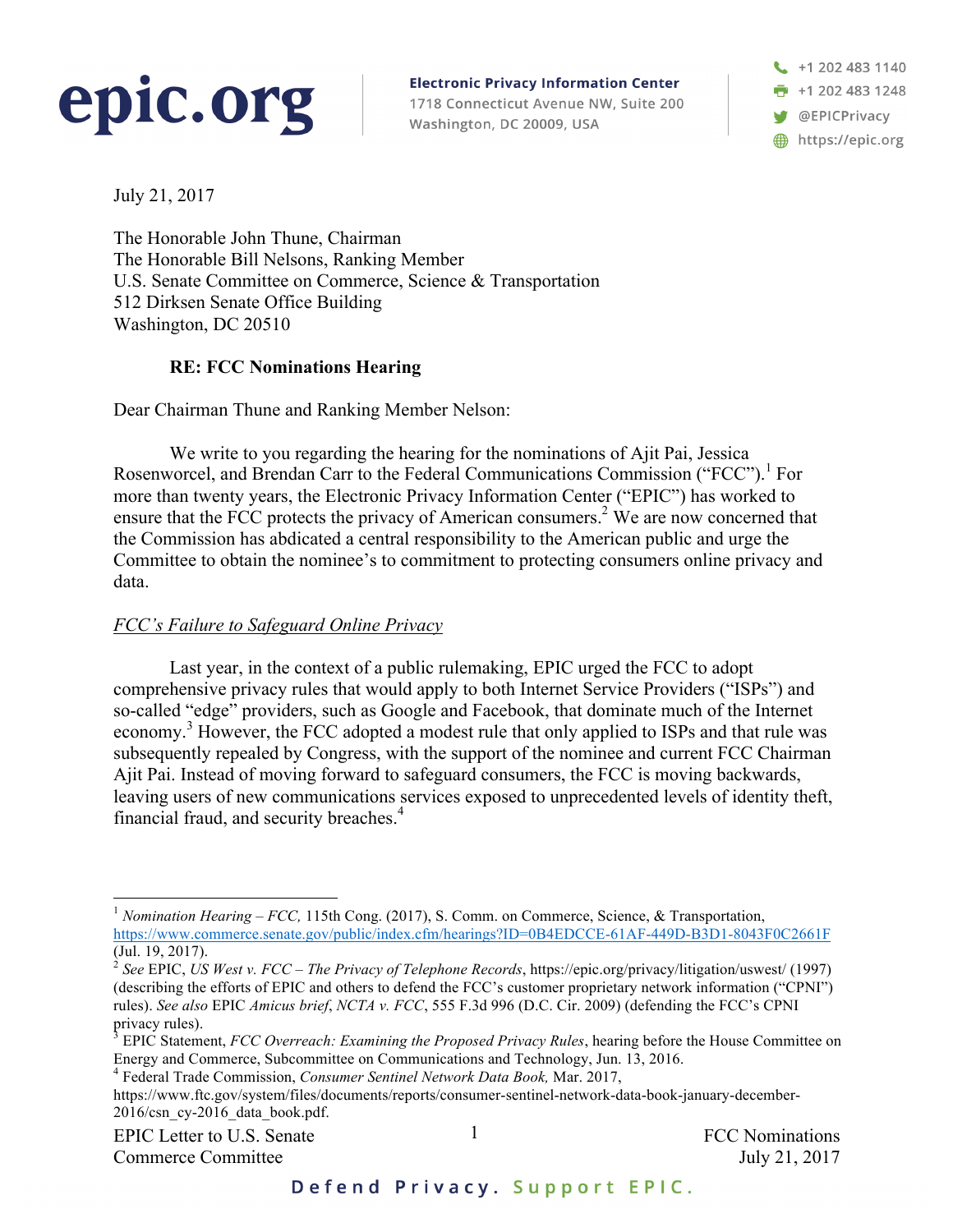It is clear that the FCC has the ability to enact Internet privacy rules. The FCC has the authority to regulate companies such as Facebook and Google through ancillary jurisdiction. The Communications Act provides the FCC with the authority to regulate privacy practices of other online service providers where regulations "encourage deployment of [broadband]."<sup>5</sup> Social networking sites, search engines, e-mail services, and other online providers easily fall within the Commission's general jurisdiction over "interstate and foreign communication by wire and radio."<sup>6</sup> Section 706 of the Telecommunications Act explicitly mandates the Commission to encourage deployment of advanced telecommunications capabilities, such as broadband Internet<sup>7</sup>

Of additional concern is the Commission's recent proposed rule entitled "Restoring Internet Freedom." In that proposed rule, the Commission signaled that they do not intend to protect consumers privacy online and instead requested comment on having online privacy handled by the Federal Trade Commission.<sup>8</sup> This is unacceptable. The FTC is an agency with no authority or ability to issue proactive privacy rules and has allowed failed to take adequate steps to protect online privacy in the past.

The FCC has a core responsibility to ensure that communications services offered in the United States are safe for consumers. In fact, the year that the FCC was established to regulate industries providing communications services in the United States – 1934 – was also the year that the Congress established comprehensive safeguards for communications privacy.<sup>9</sup> It is simply not possible to regulate communications services without providing an assurance of privacy.

#### *EPIC Petition to End Retention of Telephone Data*

In 2015, EPIC and a coalition of consumer privacy organizations, technical experts, and legal scholars undertook a petition to the FCC to repeal the bulk collection and retention of telephone data of American consumers.<sup>10</sup> EPIC's petition urged the FCC to repeal an outdated rule that requires that telephone records be collected and saved for  $18$  months.<sup>11</sup> Law enforcement agencies have conceded that the need for the retention of such data on a mass scale is no longer necessary.12 Further, the bulk collection of telephone records places consumer privacy at risk by revealing intimate details about their daily lives and subjecting consumers to an increased potential for identity theft.<sup>13</sup> And the European Union has recently determined that the bulk retention of telephone records violates fundamental rights, raising the very real

 <sup>5</sup> 47 U.S.C. §1302.

 $6$  47 U.S.C.  $\frac{8}{3}$ 152(a).

<sup>7</sup> 47 U.S.C. §1302; *see also Verizon v. FCC,* 740 F.3d 623, 639-41 (D.C. Cir. 2014). 8 *"Restoring Internet Freedom,"* 82 Fed. Reg. 25,568 (Jun. 2, 2017) <sup>9</sup> Section 605, Communications Act of 1934.

<sup>&</sup>lt;sup>10</sup> *EPIC Petition to Repeal 47 C.F.R. §42.6, Federal Communications Commission ("Retention of Telephone Toll Records")*, Aug. 4, 2015, https://epic.org/privacy/fcc-data-retention-petition.pdf; *End the FCC Data Retention Mandate!, EPIC, https://epic.org/privacy/fcc-data-retention/#legal.* <sup>11</sup> 47 C.F.R. §42.6.

<sup>&</sup>lt;sup>12</sup> Dept. of Justice and Homeland Security, Comment Letter on Notice of Rulemaking In the Matter of Implementation of the Telecommunications Act of 1996, at 10 (Apr. 28, 2006), CC Docket No. 96-115. <sup>13</sup> *Petition to Repeal 47 C.F.R. §42.6.*